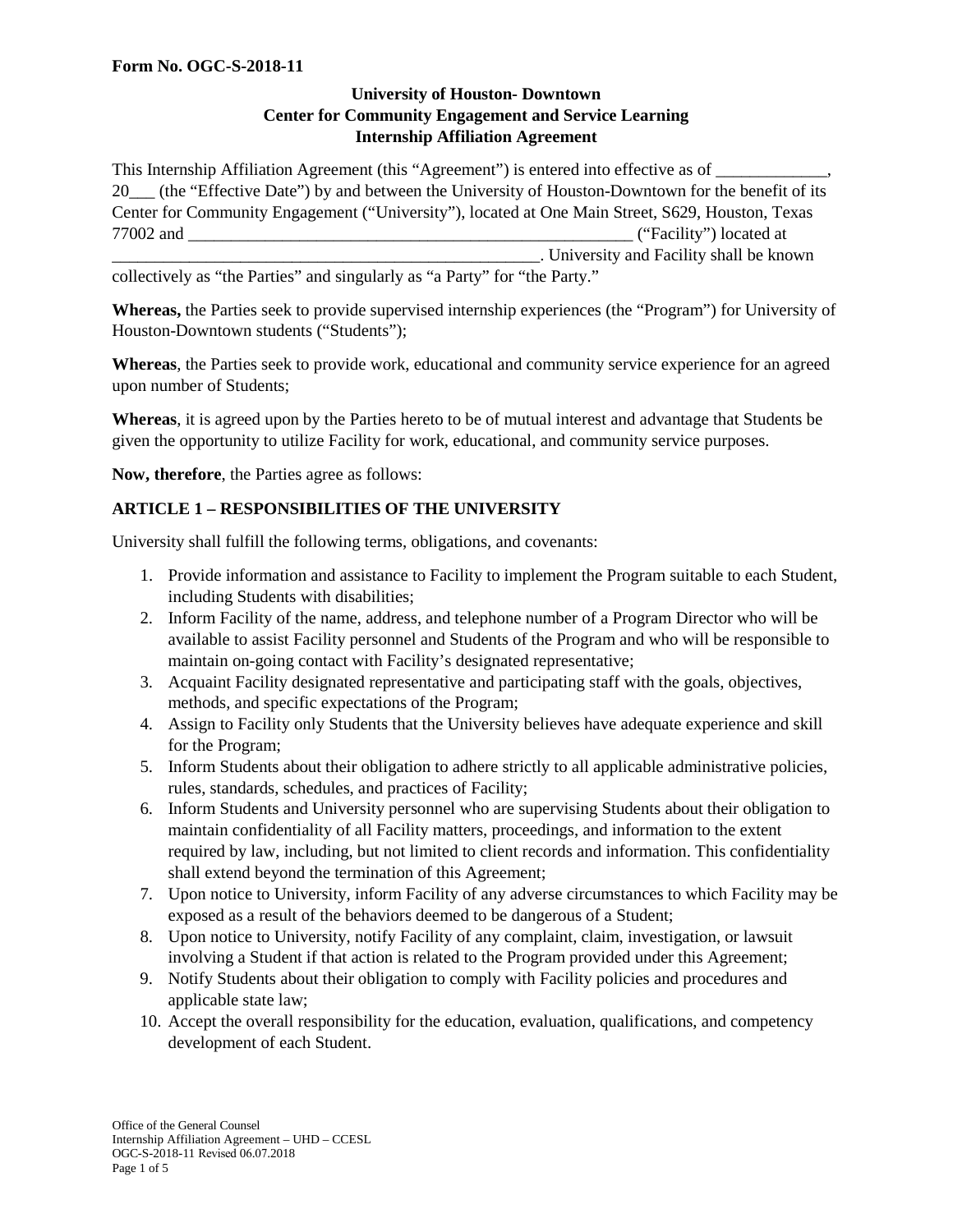### **Form No. OGC-S-2018-11**

# **ARTICLE 2- RESPONSIBILITIES OF FACILITY**

Facility shall fulfill the following terms, obligations, and covenants:

- 1. Provide supervised learning experience for Students in accordance with agreed upon learning objectives, skill development areas, learning experiences, and intended learning outcomes;
- 2. Assign a qualified supervisor to work with all Students and act as a liaison with the University Program Director;
- 3. Provide University's designated Program Director with a performance appraisal for each Student in a form prescribed by University;
- 4. Provide periodic performance information to the Student and to University as prescribed, and immediately report any unsatisfactory conduct or performance of a Student;
- 5. Permit designated University members the right to visit with Students and Facility supervisors regarding the progress of Students at Facility;
- 6. Provide Students with essential conditions and materials for their work, including space, privacy, and technological supports, and reimbursement for work-related expenses;
- 7. Provide an atmosphere for learning that is supportive and free of discrimination based on race, ethnicity, religion, gender, disability, or sexual orientation;
- 8. Provide Students with information regarding policies and procedures of Facility, and with orientation experiences to ensure that Students will be able to meet the requirements of Facility.

# **ARTICLE 3- RESPONSIBILITIES OF PARTIES**

The Parties mutually agree to fulfill the following terms, obligations, and covenants:

- 1. Under this Agreement, University, Students, and any University personnel, including faculty, shall not be considered employees, agents, borrowed, servants, partners, or joint venturers of Facility;
- 2. Facility is not responsible for wages, social security taxes, medical insurance, or workers' compensation insurance for Students. In the event a Student should, independent of this Agreement, be employed by Facility, this Section and Article 3 Section 1 shall not apply to the employed student during the hours in which such Student is performing services as an employee of Facility;
- 3. Nothing in this Agreement is to be construed as transferring responsibility from one Party to another;
- 4. Without limitation of any provision set forth in this Agreement, the Parties expressly agree to abide by all applicable federal and/or state equal employment opportunity statutes, rules, and regulations;
- 5. Facility shall have the right to refuse to allow Students who are not judged to have requisite skills, attitudes, or previous training for proper provision of assigned tasks to participate in activities at Facility;
- 6. To the extent permitted by the Constitution and laws of the State of Texas and without waiver of sovereign immunity or any other defense to which University is or may be entitled to assert, University shall indemnify and hold Facility harmless from and against any claims, costs, including reasonable attorneys' fees, liabilities, or causes of action arising out of or from any negligent acts or omissions by Students or University personnel who are engaged in activities at Facility that are directly related to the Program. In the event that University and Facility are legally adjudged to have been jointly negligent in causing injury or damage, each shall be obligated to satisfy its proportionate share of such judgment based upon the percentage of liability attributed to it in such judgment, but, if in addition, University is adjudged to be liable for acts or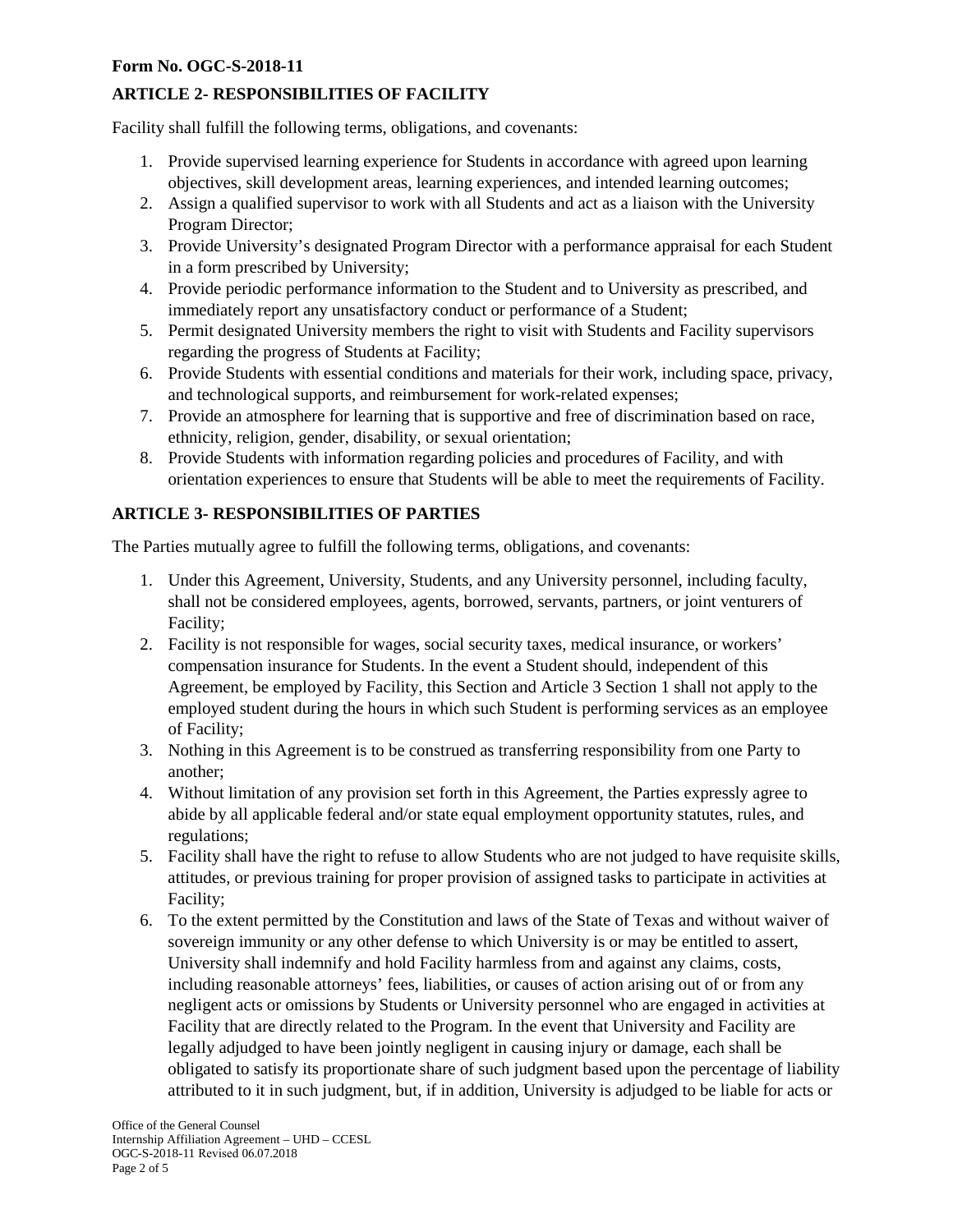#### **Form No. OGC-S-2018-11**

omissions of Facility and/or any employee, personnel, or agent provide by Facility, then University shall be indemnified by Facility to the extent of a such vicarious liability. Neither Party hereto shall be obligated to indemnify the other for such other Party's own negligence. This indemnification provision shall survive termination of this Agreement.

# **ARTICLE 4- TERM AND TERMINATION**

- 1. This Agreement shall remain in effect until the end of University's academic year, including summer, and shall automatically renew for additional terms consisting of University's academic year, including summer, unless sooner terminated in accordance with applicable provisions of this Agreement and the total maximum term of this Agreement shall not exceed five (5) years after the Effective Date. University's academic year begins on September 1 and ends on August 31 of the following calendar year.
- 2. Any breach of the covenants stated in Article 1 of this Agreement by University shall be considered a material breach of this Agreement. In the event of a material breach, Facility shall have the right to terminate this Agreement immediately.
- 3. Notwithstanding any other provision of this Agreement, either Party shall have the right to terminate this Agreement after thirty (30) calendar days' written notice is given to the other Party. If either Party exercises this option, the Parties agree to make reasonable efforts so that Students already interning at Facility will be allowed to complete their stipulated Program.
- 4. Facility shall further have the right to demand immediate removal of any Student from its premises, upon a determination by the administrator in charge that the Student poses a threat to the safety of Facility's patients, clients, or personnel or to the orderly business functioning of Facility.

### **ARTICLE 5- GENERAL PROVISIONS**

- 1. The Parties agree that this Agreement will be construed by the laws of the State of Texas (exclusive of its conflict of laws), provision and venue for purposes of claims, or litigation shall be Houston, Harris County, Texas.
- 2. The terms and conditions of this Agreement may be modified upon mutual written consent of the Parties at any time.
- 3. This Agreement and all terms and conditions contained herein shall become effective as of the date noted as the Effective Date listed above.
- 4. Any notice required or permitted under this Agreement shall be considered effective as of the date sent by certified mail, return receipt requested as follows:

| University:                                                                                                                           | Facility: |
|---------------------------------------------------------------------------------------------------------------------------------------|-----------|
| Ctr. for Community Engagement and<br>Service Learning<br>University of Houston-Downtown<br>One Main Street, S629<br>Houston, TX 77002 |           |
| with a copy to:                                                                                                                       | Facility: |
| Office of the Provost<br>University of Houston-Downtown<br>One Main Street, S950<br>Houston, TX 77002                                 |           |
| the General Counsel<br>p Affiliation Agreement – UHD – CCESL                                                                          |           |

Office of **Internship** OGC-S-2018-11 Revised 06.07.2018 Page 3 of 5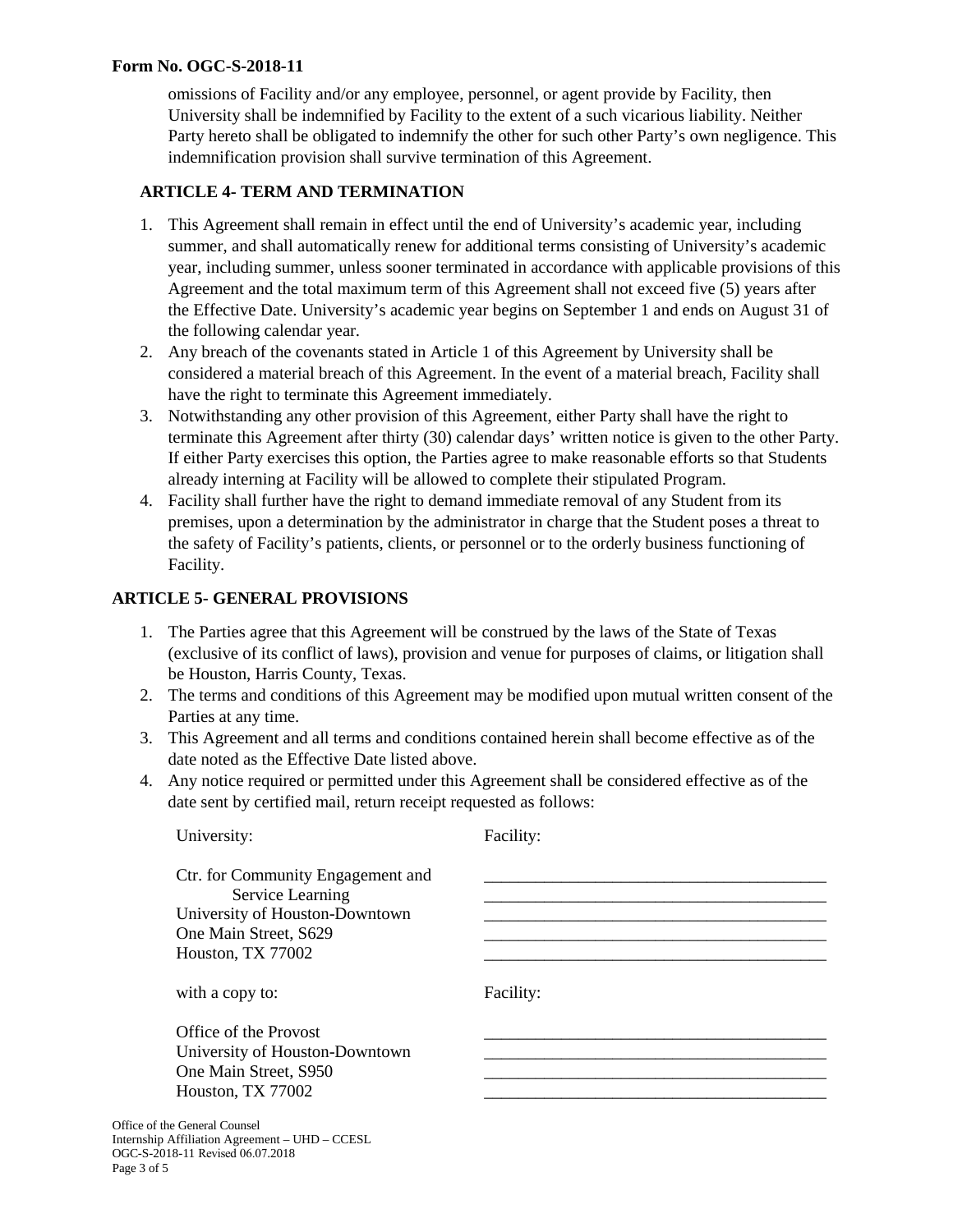- 5. Neither Party may assign any rights or obligations under this Agreement without prior written consent of the other Party.
- 6. Each individual execution this Agreement on behalf of any Party expressly represents and warrants that he/she has authority to do so, and thereby to bind Party on behalf of which/whom he/she signs, to the terms of this Agreement.
- 7. If any part of this Agreement is determined to be invalid, illegal, inoperative, or contrary to applicable law, statute, regulation, or University or Facility policies that part of the Agreement shall be reformed, if reasonably possible to comply with the applicable law, statute, or regulations and in any event, the remaining parts of the Agreement shall be fully effective and operative insofar as reasonably possible.
- 8. A waiver by either Party of the breach or violation of any provision of the Agreement shall not operate as, or be construed to be, a waiver of any subsequent breach of the Agreement.
- 9. Neither Party shall be liable nor deemed to be in default for any delay or failure in performance under the Agreement or other interruption of service deemed resulting, directly or indirectly, from acts of God, acts of public enemy, war, accidents, fires, explosions, hurricanes, floods, failure of transportation, strikes or other work interruptions by wither Party's employees, or any similar cause beyond reasonable control of either Party.
- 10. This Agreement is entered into by and between the Parties hereto and for their benefit. Unless explicitly provided in this Agreement, there is no intent by either Party to create or establish third party beneficiary status or rights in any third party, and no such third party shall have any right to enforce any right or enjoy any benefit created or established under this Agreement.
- 11. Unless expressly provided herein, the Parties do not assume or become liable for any of the existing or future obligations, liabilities, or debt of the other.
- 12. This is the entire Agreement between the Parties and supersedes all prior agreements, proposals, or understandings, whether written or oral.

*[Signatures on following page]*